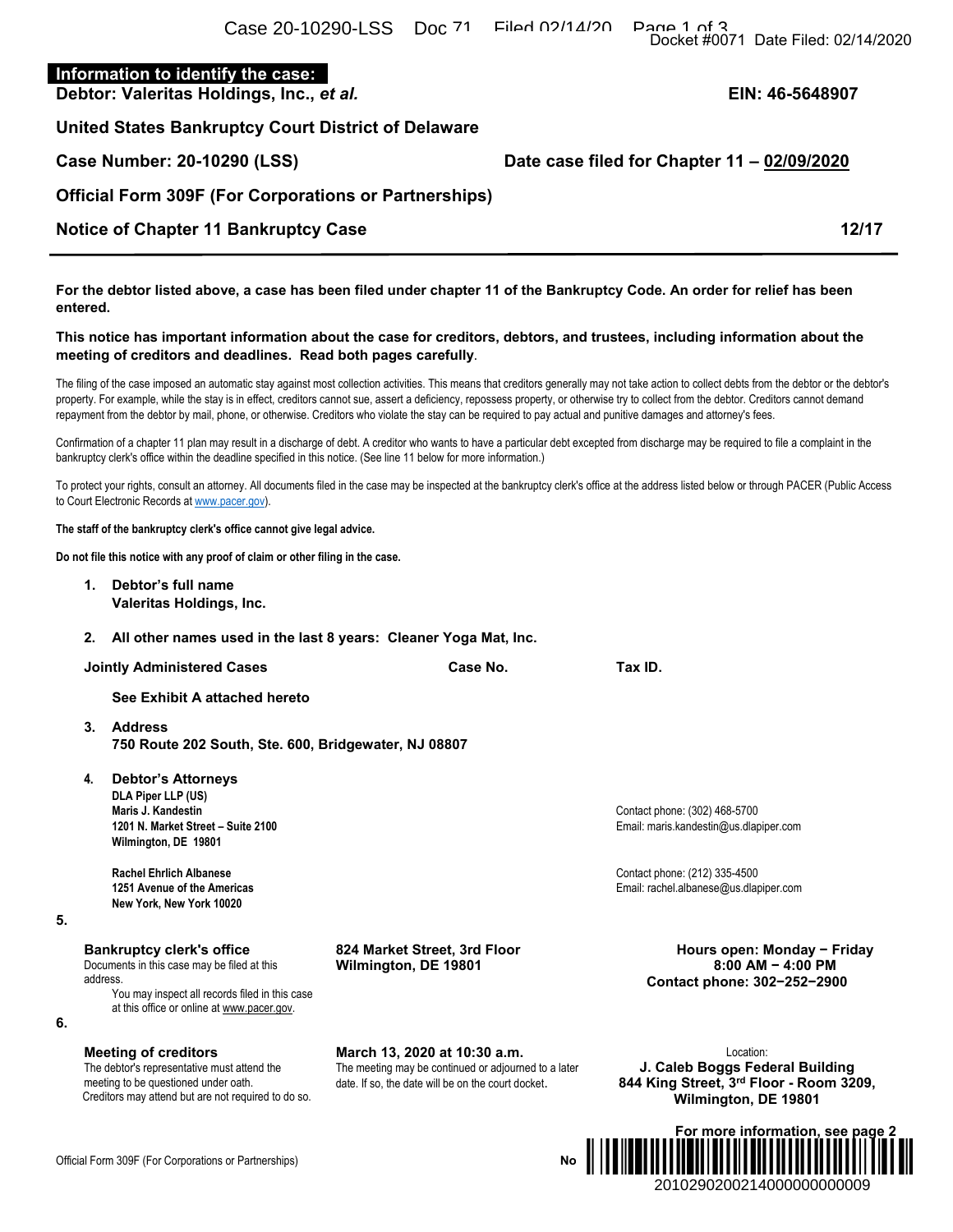## **Debtor: Valeritas Holdings, Inc.,** *et al.*  **Case number: 20‐10290**

#### **7. Proof of claim deadline**

#### **Deadline for filing proof of claim: Not yet set. If a deadline is set, notice will be sent at a later time.**

A proof of claim is a signed statement describing a creditor's claim. A proof of claim form may be obtained at www. uscourts.gov. or any bankruptcy clerk's office.

Your claim will be allowed in the amount scheduled unless:

- Your claim is designated as *disputed, contingent or unliquidated*;
- You file a proof of claim in a different amount; or
- You receive another notice

If your claim is not scheduled or if your claim is designated as *disputed, contingent, or unliquidated*, you must file a proof of claim or you might not be paid on your claim and you might be unable to vote on a plan. You may file a proof of claim even if your claim is scheduled.

You may review the schedules at the bankruptcy clerk's office or online at www.pacer.gov.

Secured creditors retain rights in their collateral regardless of whether they file a proof of claim. Filing a proof of claim submits a creditor to the jurisdiction of the bankruptcy court, with consequences a lawyer can explain. For example, a secured creditor who files a proof of claim may surrender important nonmonetary rights, including the right to a jury trial.

#### **8. Exception to discharge deadline**

The bankruptcy clerk's office must receive a complaint and any required filing fee by the following deadline. You must start a judicial proceeding by filing a complaint if you want to have a debt excepted from discharge under 11 U.S.C. § 1141(d)(6)(A). **Deadline for filing the complaint: To be determined** 

### **9. Creditors with a foreign address**

If you are a creditor receiving notice mailed to a foreign address, you may file a motion asking the court to extend the deadlines in this notice. Consult an attorney familiar with United States bankruptcy law if you have any questions about your rights in this case.

#### **10. Filing a Chapter 11 bankruptcy case**

Chapter 11 allows debtors to reorganize or liquidate according to a plan. A plan is not effective unless the court confirms it. You may receive a copy of the plan and a disclosure statement telling you about the plan, and you may have the opportunity to vote on the plan. You will receive notice of the date of the confirmation hearing, and you may object to confirmation of the plan and attend the confirmation hearing. Unless a trustee is serving, the debtor will remain in possession of the property and may continue to operate its business.

#### **11. Discharge of debts**

Confirmation of a chapter 11 plan may result in a discharge of debts, which may include all or part of your debt. See 11 U.S.C. § 1141(d). A discharge means that creditors may never try to collect the debt from the debtor except as provided in the plan. If you want to have a particular debt owed to you excepted from the discharge and § 523(c) applies to your claim, you must start a judicial proceeding by filing a complaint and paying the filing fee in the bankruptcy clerk's office by the deadline.

> If you have questions about this notice, please call (877) 709-4747 (toll-free) or visit http://www.kccllc.net/valeritas.

Official Form 309F (For Corporations or Partnerships) **Notice of Chapter 11 Bankruptcy Case**